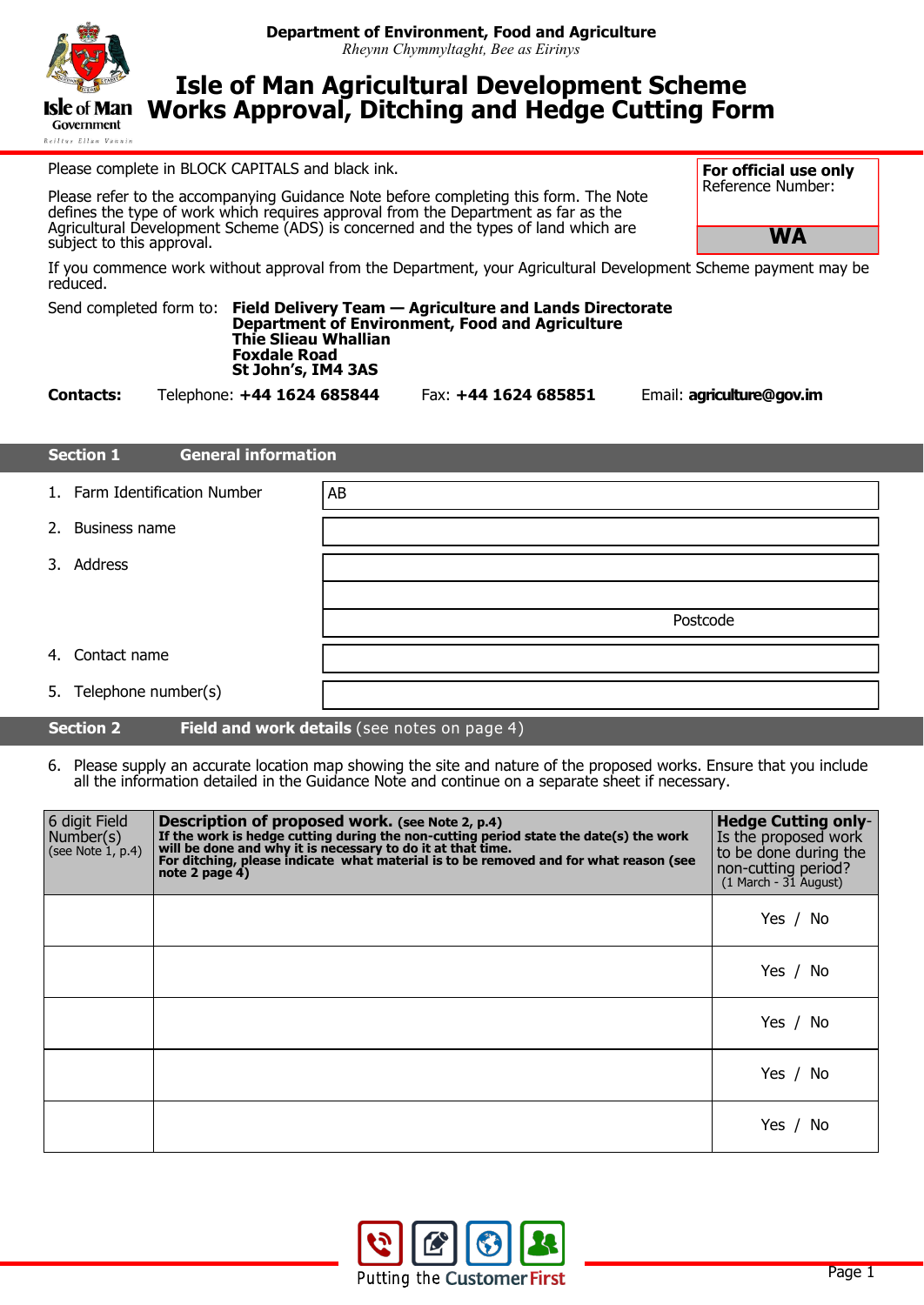| <b>Section 3</b> | <b>Other information</b> (see Notes 3 and 4 on page 4)                                                                 |     |           |
|------------------|------------------------------------------------------------------------------------------------------------------------|-----|-----------|
| 7.               | Will the proposed work affect any archaeological features including those recorded<br>on the National Heritage Record? | Yes | <b>No</b> |
| 8.               | Is the land subject to an Agri-Environment or s30 Management Agreement?                                                | Yes | <b>No</b> |
| 9.               | Is the land designated as an ASSI, National Nature Reserve, Wildlife or Ramsar site?                                   | Yes | <b>No</b> |
| ADS Appeal?      | 10. Is the proposed work to be carried out on land which is currently the subject of a                                 | Yes | No        |

| <b>Signature</b>  |                    |
|-------------------|--------------------|
| <b>Print name</b> |                    |
| <b>Date</b>       | DD / M M / Y Y Y Y |

# **Data Protection**

If you would like to know what we do with your personal information and your rights in relation to it, our Privacy Policy can be found here: https://www.gov.im/about-the-[government/departments/environment](https://www.gov.im/about-the-government/departments/environment-food-and-agriculture/environment-directorate/fisheries-division/privacy-notice/)-food-and-agriculture/ environment-[directorate/fisheries](https://www.gov.im/about-the-government/departments/environment-food-and-agriculture/environment-directorate/fisheries-division/privacy-notice/)-division/privacy-notice/

Our Data Protection Officer can be contacted on 686781 or at: **[DPO\\_DEFA@gov.im](mailto:DPO_DEFA@gov.im)** 

| <b>Section 4</b><br><b>Official use only</b> |                       |                               |                                                                         |                                       |                                           |
|----------------------------------------------|-----------------------|-------------------------------|-------------------------------------------------------------------------|---------------------------------------|-------------------------------------------|
| <b>Assessing Field Officer</b>               | Date of<br>Assessment | Did you<br>visit the<br>site? | Did a Bio-diversity<br>Officer visit the site?<br>If Yes, who and when? | Outcome<br>Permitted/Not<br>Permitted | Date of<br>outcome letter<br>to applicant |
|                                              |                       | Yes / No                      |                                                                         |                                       |                                           |
| <b>Comments</b>                              |                       |                               |                                                                         |                                       |                                           |
| Signed FO                                    |                       |                               |                                                                         | Date                                  |                                           |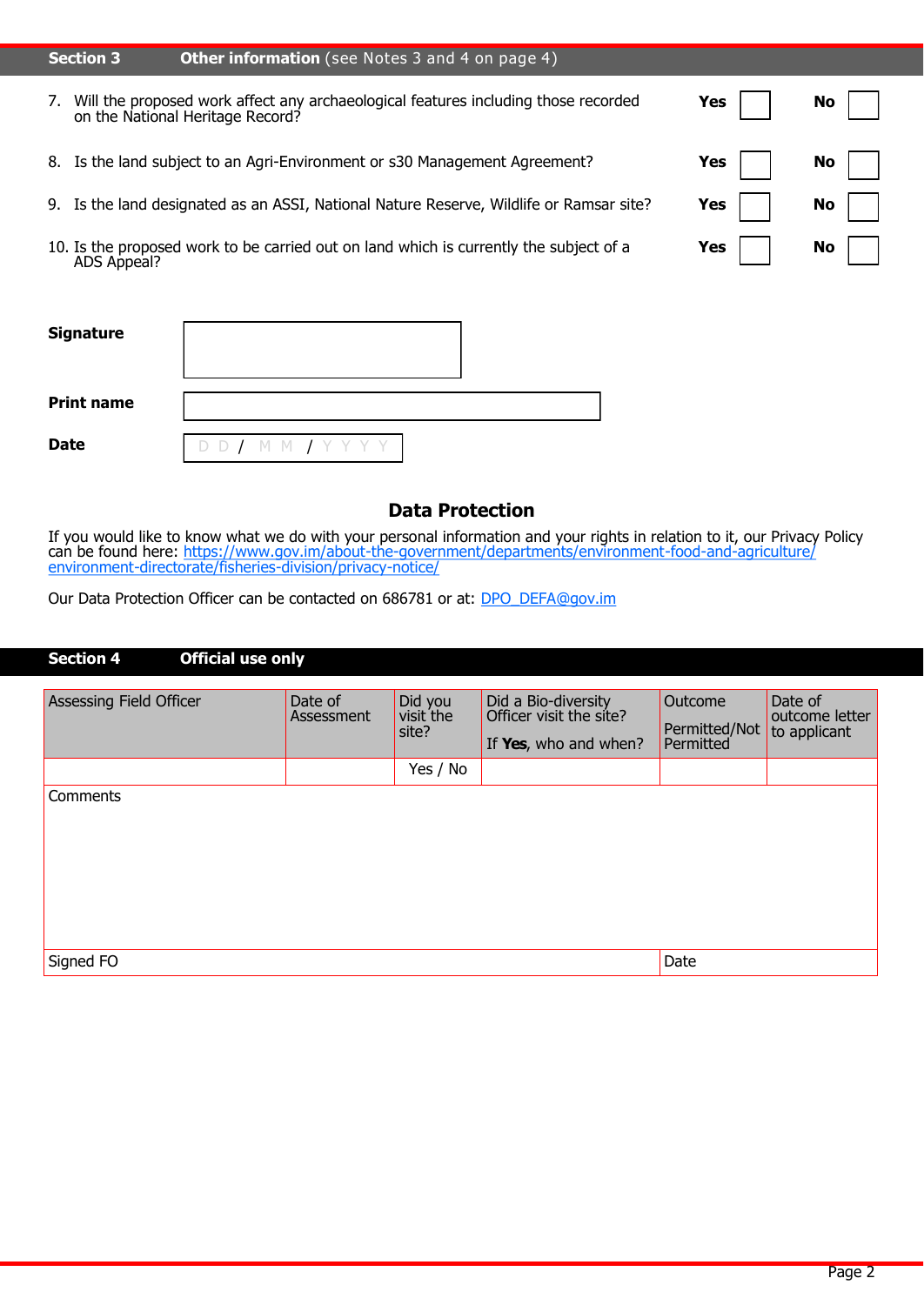# **Introduction**

Please read these notes carefully and ensure that you supply the relevant information. Incomplete forms will be returned to you and this will delay work on your application. Please also refer to Chapter 6 of the Farmers' Handbook, as this outlines the circumstances where the Department's approval is required for work to be undertaken and the process which will be followed in considering your application.

#### **Do you need to complete this form?**

You need to complete a Works Approval Form in the following circumstances:

- Before applying fertiliser, manure, herbicides, pesticides or liming materials to any rough grazing land, moorland, unimproved pastures, wetlands or other semi-improved areas. With regard to herbicides, spot applications to control injurious weeds as defined in the Weeds Act 1957 can be made without the Department's approval.
- Before removing or destroying boundary features such as stone walls (complete or dilapidated), turf and stonefaced banks (including Manx sod hedges), hedges and hedgerow trees, boundary trees or watercourses.
- Before undertaking new drainage works, construction work including usage of the land for spoil, ploughing, clearing, levelling, re-seeding or cultivation on un-cultivated land or semi-natural habitats. Ditching of agricultural fields, that is, deepening and cleaning of ditches as part of maintenance.
- If you wish to carry out any hedge management operation (other than trimming by hand or as agreed by DEFA or Police on the public roadside for Health and Safety reasons) from the 1 March to 31 August.

You **do not** need to complete this form for the following:

- Maintenance or repair work.
- Heather burning and bracken control where it is part of a normal management cycle and is carried out in accordance with the Heath Burning Code. Burning heather on registered heathland must be licensed as per the requirements of the Heath Burning Act 2003.
- Specific control of injuries weeds covered by the Weeds Act 1957.

#### **Work which may require permission under other legislation**

The requirement for Departmental permission to carry out work as defined in the Agricultural Development Scheme does not replace, duplicate or affect other statutory requirements. Farmers undertaking demolition or construction work should check whether or not planning consent is required before proceeding. The following existing legislation should also be borne in mind and may require permission for specific work or actions from authorities other than the Department:

- Wildlife Act 1990.
- Manx Museum and National Trust Act 1959-86.
- Fisheries Act 2012 section 18
- Land Drainage Act 1934 (currently under review with a new Act proposed for 2013).
- Tree Preservation Act 1993.
- Town and Country Planning Act 1999.

Thus if the proposed work is on an ASSI or on land included in a management agreement with the Department, permission to undertake it will be required from DEFA, Forestry, Amenity and Lands Directorate and it will not be subject to the processes described in this note.

Similarly, if the work involves an archaeological heritage site, land managers must consult Manx National Heritage for authorisation and notify the Department that this has been obtained.

If work relates to land included in an Agri-Environment Scheme, and it is not already specifically approved under that agreement, land managers should consult DEFA, Agriculture Directorate before commencing work. Where work may affect a watercourse (all rivers, streams, ditches, open drains, cuts, culverts, dykes, sluices, sewers (other than public sewers) and passages through which water flows) wherever they might be on the farm, consent must be obtained from the Department of Infrastructure. Consent must also be sought for constructing anything or planting trees/shrubs within 30' either side of a watercourse designated a 'Main River'. Maps showing main rivers can be seen at the Department of Infrastructure Division Offices. New drainage work on uncultivated land or semi-natural habitats also requires permission from the Department of Infrastructure if there are watercourses on the land. Permission from that Department is not required for land drains, for example, if there are no watercourses on the land. Where evidence of such work is found during a Cross Compliance inspection, the Inspector will ask to see the consent letter from the Department of Infrastructure.

Where proposed work could affect the river passage of freshwater fish or cause damage or disturbance to any life stages of fish and their habitats, approval for the work must first be sought from DEFA, Fisheries Directorate. If such work becomes apparent during an Inspection, evidence of the approval will be sought.